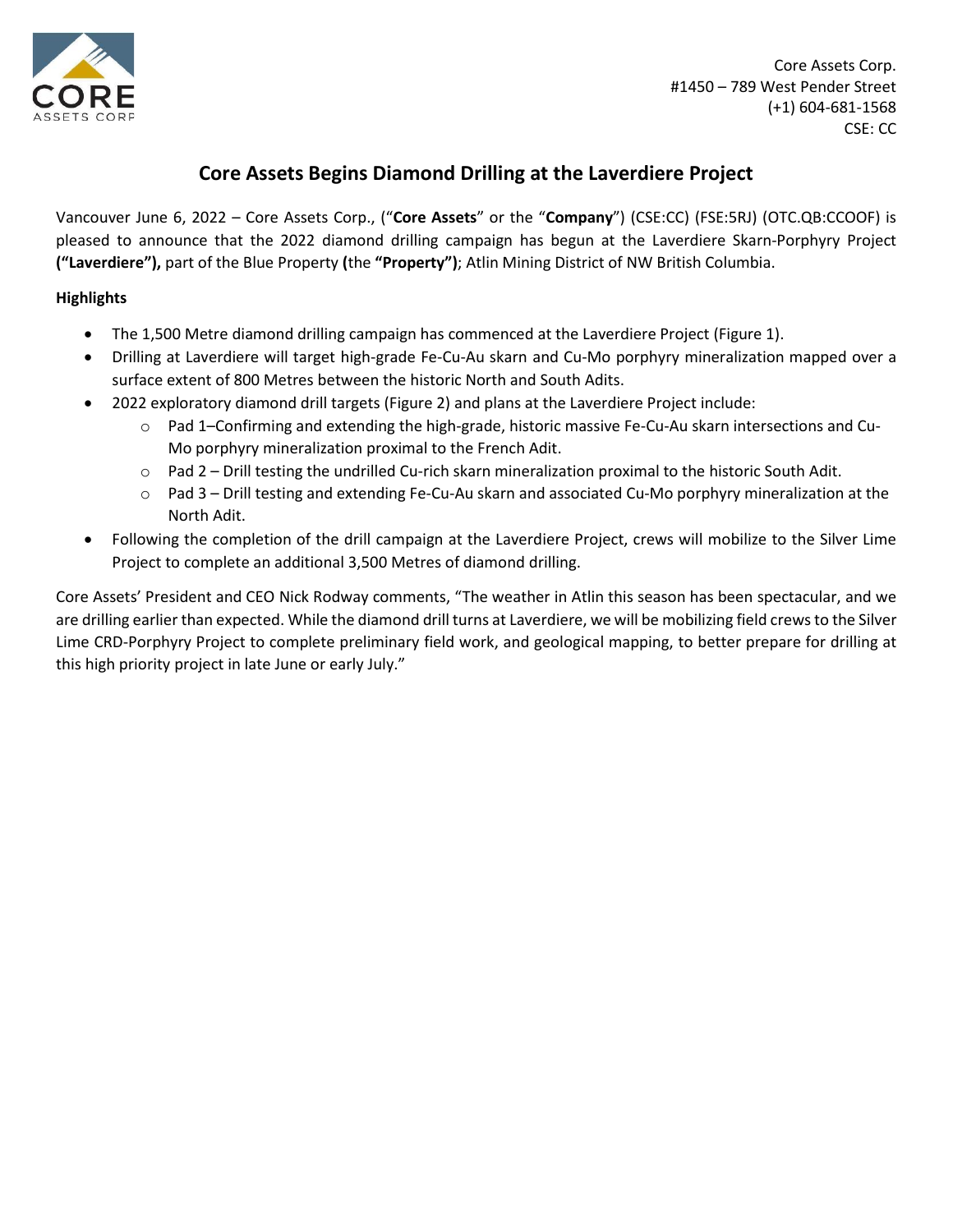



**Figure 1:** Property geology map of the Laverdiere Project showing the extent of Fe-Cu-Au skarn mineralization, Cu grade in surficial grab samples, and the locations of historic and 2022 drill holes. Line A-B illustrates the location of the east-looking cross-section/3D model in Figure 2.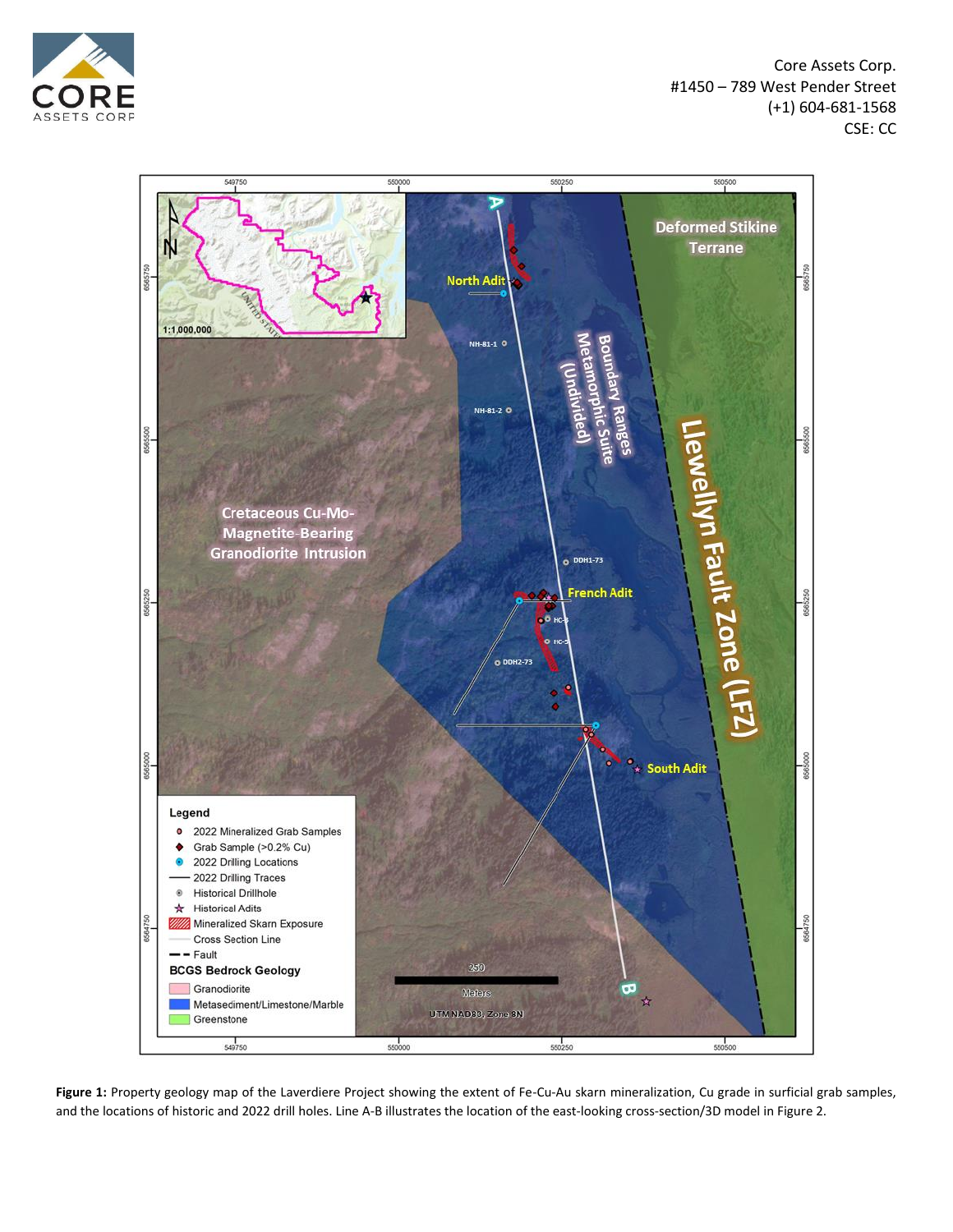



**Figure 2:** Illustrated 3D Model of the high-grade Fe-Cu-Au skarn at the Laverdiere Project highlighting 2022 drill plans, skarn mineralization extents modelled from historic and recent surficial assay data and historic diamond drilling.

## **2022 Diamond Drilling at the Laverdiere Project**

1,500 Metres of exploratory HQ-sized diamond drilling is planned for the Laverdiere Project in June. 2022 drilling efforts will aim to confirm and extend high-grade Fe-Cu-Au skarn and associated Cu-Mo porphyry style mineralization observable for 800 Metres along the western flank of Hoboe Creek and for up to 300 Metres depth, situated between the historic North and South Adits.

The Laverdiere Project is located proximal to the Llewellyn Fault Zone, coincident with Hoboe Creek in the eastern Blue Property. Laverdiere is characterized as a fine-to-coarse grained and locally massive Fe-Cu-Au-rich skarn (magnetite and/or magnetite-chalcopyrite-dominant ±bornite-tetrahedrite-molybdenite-pyrite-pyrrhotite) hosted in dolomitic limestone and marble of the Devonian Boundary Ranges Metamorphic Suite. Along the western side of Hoboe Creek, dolomitic limestone is overlain by thin-bedded calcareous siltstone, quartzite, and schist – all of which are locally folded, dip moderately to the west, and are intruded by an Early Cretaceous post-accretionary granodiorite intrusion of batholith size (Coast Plutonic Complex). The granodiorite is locally foliated, Cu-Mo-bearing, and exhibits potassic alteration in the form of secondary K-feldspar and shreddy biotite after hornblende along the Fe-Cu-Au skarn contact.

The highest-grade skarn occurrences observed at Laverdiere are hosted in dolomitic limestone, near the siltstone contact and along the margins of the granodiorite intrusion. Disseminated and quartz-vein/fracture-hosted chalcopyrite, molybdenite, magnetite, and malachite have been observed in granodiorite outcropping along the Lewellyn Fault Zone (LFZ/Hoboe Creek) for up to 3.9km south from the main Fe-Cu-Au Skarn body (*See News Release Dated April 6, 2022*). An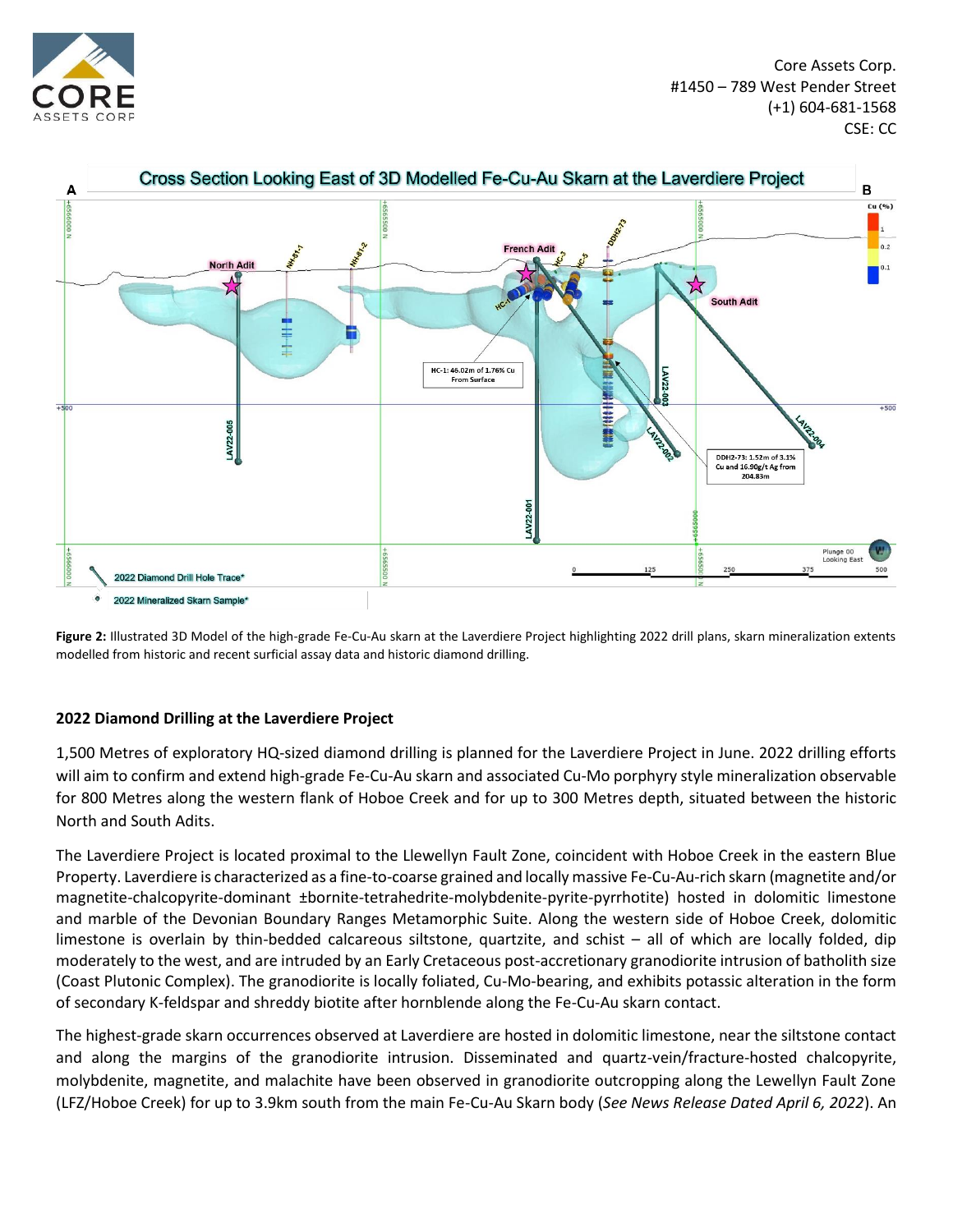

increase in disseminated and fracture-hosted chalcopyrite and molybdenite mineralization within the granodiorite unit at depth has also been reported in the deepest drill hole completed on the property to-date (DDH2-73 near the French Adit).

#### **National Instrument 43-101 Disclosure**

Nicholas Rodway, P.Geo, (Licence# 46541) (Permit to Practice# 100359) is President, CEO and Director of the Company, and qualified person as defined by National Instrument 43-101. Mr. Rodway supervised the preparation of the technical information in this news release.

#### **About Core Assets Corp.**

Core Assets Corp. is a Canadian mineral exploration company focused on the acquisition and development of mineral projects in British Columbia, Canada. The Company currently holds 100% ownership in the Blue Property, which covers a land area of 111,648.8 ha (~1,116 km<sup>2</sup>). The project lies within the Atlin Mining District, a well-known gold mining camp located in the unceded territory of the Taku River Tlingit First Nation and the Carcross/Tagish First Nation. The Blue Property hosts a major structural feature known as The Llewellyn Fault Zone ("LFZ"). This structure is approximately 140 km in length and runs from the Tally-Ho Shear Zone in the Yukon, south through the Blue Property to the Alaskan Panhandle Juneau Ice Sheet in the United States. Core Assets believes that the south Atlin Lake area and the LFZ has been neglected since the last major exploration campaigns in the 1980's. The LFZ plays an important role in mineralization of near surface metal occurrences across the Blue Property. The past 50 years have seen substantial advancements in the understanding of porphyry, skarn, and carbonate replacement type deposits both globally and in BC's Golden Triangle. The company has leveraged this information at the Blue Property to tailor an already proven exploration model and believes this could facilitate a major discovery. Core Assets is excited to become one of Atlin Mining District's premier explorers where its team believes there are substantial opportunities for new discoveries and development in the area.

On Behalf of the Board of Directors **CORE ASSETS CORP.**

"Nicholas Rodway" President & CEO Tel: 604.681.1568

*Neither the Canadian Securities Exchange nor its Regulation Services Provider (as that term is defined in the policies of the CSE) accepts responsibility for the adequacy or accuracy of this release.*

## **FORWARD LOOKING STATEMENTS**

*Statements in this document which are not purely historical are forward-looking statements, including any statements regarding beliefs, plans, expectations, or intentions regarding the future. Forward looking statements in this news release include the Company's future objective of becoming a premier explorer; that the*  Company's exploration model can facilitate a major discovery on the Blue Property; that the Blue Property is prospective for copper, zinc and silver; that Core Assets will *undertake additional exploration activity, including drill testing, on the Blue Property; and that the Blue Property has substantial opportunities for a discovery and development; It is important to note that the Company's actual business outcomes and exploration results could differ materially from those in such forward-looking*  statements. Risks and uncertainties include that further permits may not be granted in a timely manner, or at all; the mineral claims may prove to be unworthy of further *expenditure; there may not be an economic mineral resource; certain exploration methods, including our proposed exploration model for the Blue Property, that we thought would be effective may not prove to be in practice or on our claims; economic, competitive, governmental, geopolitical, environmental and technological factors may affect the Company's operations, markets, products and prices; our specific plans and timing drilling, field work and other plans may change; we may not have*  access to or be able to develop any minerals because of cost factors, type of terrain, or availability of equipment and technology; and we may also not raise sufficient